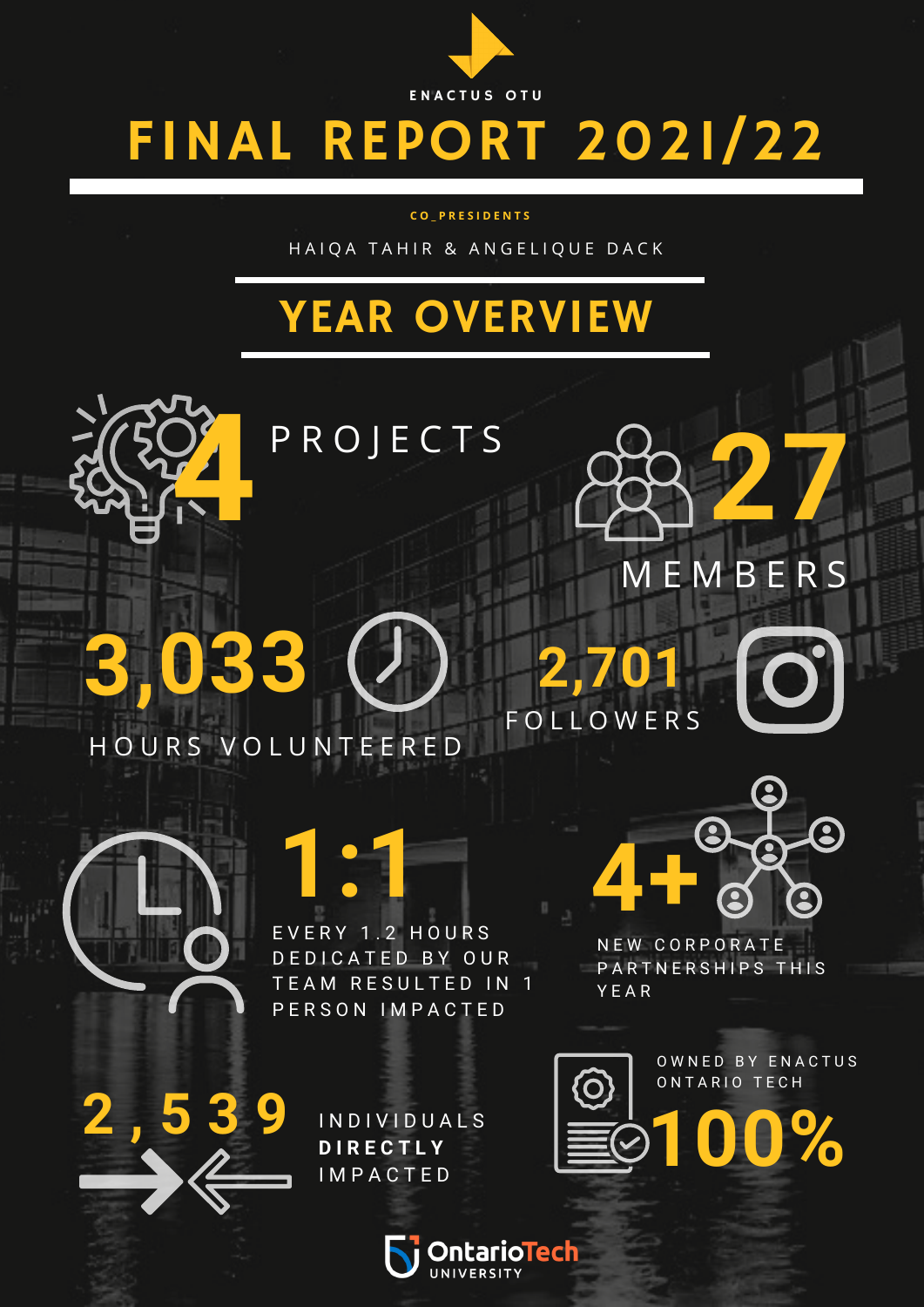She Leads was created to fill the need to **inspire, encourage, and empower young women** through entrepreneurial action. Designed to promote collaboration between female leaders and young women in the community. This project is fully owned by Enactus Ontario Tech.

Resource Hub Launched

**575** Followers on Social Media

**2** podcast episodes released

Website Launched



## **Highlights of 2021/2022**

**5th** Annual Networking Event

**12** She Talks Forums

**250** Live Event Attendees

**45** Partner Organizations

High School Ambassador Program

**G o a l s 13** active youth

**Highlights of 2021/2022**

International Collaboration for Tie Dye Kit

Research & development begun

E-Learning Platform Development

- Plan for Monetized Online **Content**
- 

As a nonpartisan project, Raise Your Voice unites the voice of youth across Canada, connecting them to current politics and politicians while disrupting the status quo on parliament hill. As young Canadians, we mobilize the largest voting bloc in the country to sustain real action on the social issues they choose to prioritize. These include lowering the cost of post-secondary education, petitioning for Universal Mental Health Care, and raising awareness on the history of Indigenous Discrimination in Canada. We plan to educate youth on how to participate in politics through our podcast with a focus on mental health. Our C*reating Your Political Handbook* program will include a monetized, multimedia and interactive e-learning platform which includes a comprehensive educational political guide for Canadian Youth, giving them the tools they need to empower socially conscious action and address the needs of today. This project is fully owned by Enactus Ontario Tech

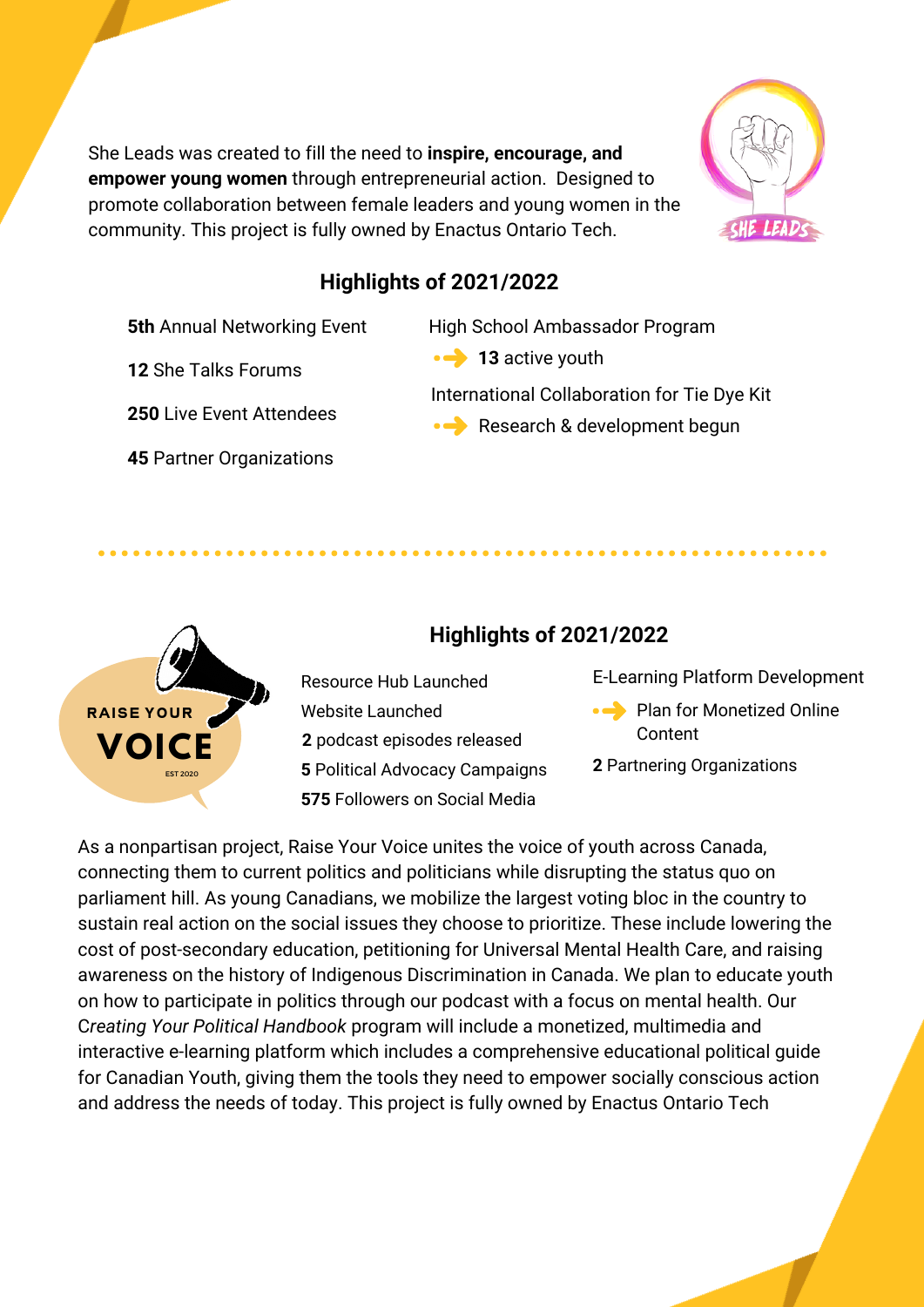

Skill Series is aiming towards educating students on campus with skills revolving around design, financial literacy, public speaking, leadership and personal growth. These are skills that are essential for every entrepreneur to thrive. This project is fully owned by Enactus Ontario Tech

## **Highlights of 2021/2022**

 Live Attendees to Workshops Workshops Run New Partner Organization **1,138** Views on Youtube

YouTube Channel Grown

• <sup>78</sup> Hours of Content Watched by Viewers

Each year in Canada, 4.9 billion single-use coffee cups are sent to landfills - Refind's mission is to change that narrative. Refind breaks down single-use coffee cups using a multi-step process to turn them into a pure cellulose fibre which can be spun into a textile material. The outcome is white, fluffy but firm filament with qualities that are similar to those of cotton but that uses 80% less energy, 99% less water, and 100% fewer harsh chemicals than cotton fibre manufacturing.



## **Highlights of 2021/2022**

- **\$10,000** in Funding Raised
- **2** New Advisory Board Members
- **3** Top Placings Pitch Competitions

**100** Industry Interviews Conducted

**2** Kitchen's Destroyed By At Home Lab Research